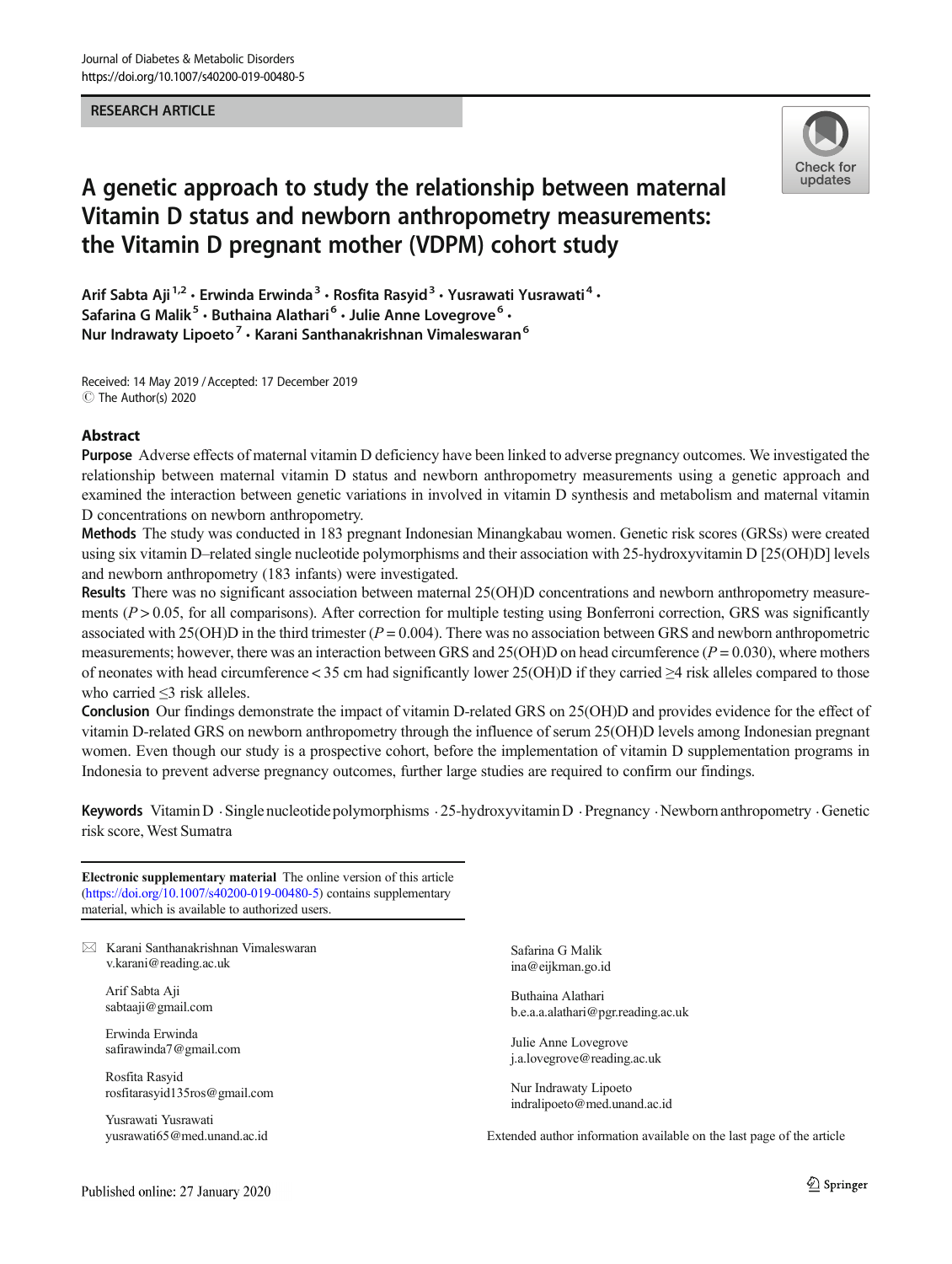### Introduction

As one of the tropical countries in Southeast Asia located at the equator, Indonesia has an abundant sunlight all year round. According to recent studies, vitamin D deficiency in Indonesian women ranges between 60 and 9[5](#page-10-0)%  $[1-5]$  $[1-5]$  $[1-5]$ . Adequacy of maternal vitamin D status is important for the development of bone, teeth, immune system and general growth of the foetus [[5\]](#page-10-0). Vitamin D insufficiency during pregnancy have been shown to be associated with adverse pregnancy outcomes such as small-for-gestational-age (SGA), neurodevelopment and cognitive impairment, high blood pressure in women and infants, respiratory infections, increased incidence of infants treated in neonatal intensive care unit, and health outcomes in infants such as asthma, atopic allergy, and autoimmune disorders such as type 1 diabetes mellitus  $[6-11]$  $[6-11]$  $[6-11]$  $[6-11]$  $[6-11]$ .

Hereditary factors have been shown to affect 29% to 80% of serum 25-hydroxyvitamin D [25(OH)D] concentrations [\[11](#page-10-0)]. Candidate gene studies have identified twelve genes based on the genome-wide association studies (GWAS) for 25(OH)D (GC, CYP24A1, CYP2R1, DHCR7) [[12\]](#page-10-0), GWAS for skin colour/tanning (interferon regulatory factor 4  $(IRF4)$ ; melanocortin 1 receptor  $(MCIR)$ ; oculocutaneous albinism type 2 (OCA2); solute carrier family 45, member 2 (SLC45A2); tyrosinase (oculocutaneous)  $(TYR)$ ) [[13](#page-11-0)-[15](#page-11-0)], and candidate gene studies for vitamin D pathway genes (VDR, cytochrome P450, family 27, subfamily A, polypeptide 1 (CYP27A1); cytochrome P450, family 27, subfamily B, polypeptide 1 (CYP27B1)) [\[16](#page-11-0)]. Recent GWASs have confirmed the association of six genetic variants in the following genes (short/branched chain acyl-CoA dehydrogenase (ACADSB), GC, DHCR7, CYP2R1, and CYP24A1) with 25OHD levels [[12](#page-10-0), [17](#page-11-0)], and these variants were found near genes involved in cholesterol synthesis, hydroxylation, and vitamin D transport that affects vitamin D status. The metabolic pathways and synthesis of vitamin D are regulated by the specific genes present in the pathway and the pathway is initiated by the exposure to UVB rays (vitamin  $D_3$ ) and dietary intake of vitamin  $D$  sources (vitamin  $D_2$ ).

Previous GWASs [\[12](#page-10-0), [17\]](#page-11-0) have identified common genetic variations that influence vitamin D status in western populations; however, very few studies have investigated the influence of common genetic variations on vitamin D status in populations within Southeast Asia, especially in Indonesian population. In this study, we explored the association between maternal vitamin D status and newborn anthropometry measurements using a genetic approach. Given the high level of confounding factors that exists between maternal vitamin D status and newborn anthropometry measurements, we used genetic variants as markers of maternal vitamin D status and tested for their association with newborn anthropometry measurements as genetic associations are less prone to confounding. In addition, we also investigated whether the association between genetic variants and newborn anthropometry measurements were modified by 25(OH)D concentrations in Indonesian pregnant women from West Sumatra.

### Methodology

#### Study population

The study was conducted among singleton pregnant women of West Sumatran Vitamin D Pregnant Mother (VDPM) cohort study in West Sumatra, from July 2017 to April 2018. The study was performed at community health centres in five cities (Padang, Pariaman, Payakumbuh, Padang Pariaman, and Lima Puluh Kota) in West Sumatra, Indonesia. In this study, participants were followed up from the first trimester (T1) to third trimester (T3) of pregnancy and at delivery to determine newborn anthropometry measurements (birth weight, birth length and head circumference). This study was conducted in accordance with the declaration of Helsinki and approved by the Ethics Committees of Medical Faculty, Andalas University (No. 262/KEP/FK/2016). All women provided written informed consent prior to the start of the data collection.

All participants were pregnant women who were recruited during their first antenatal care checks at the public health centres. Inclusion criteria included: 1) pregnant women willing to visit public health care at each site, 2) those who were in the T1 (<13 weeks) of their singleton pregnancy, 3) those who were healthy based on medical examination, and 4) those who were willing to participate by signing the informed consent and following the research procedures. Stratified random sampling was applied for the data collection that took place at two research locations: mountainous and coastal areas. Public health centers that had high numbers of the first-trimester pregnant mothers were chosen for the data collection. Women were excluded from the study if they had multiple pregnancies, some common complications of pregnancy such as preeclampsia, miscarriage or pregnancy loss, stillbirth, and they had chronic illness like diabetes, hypertension, cardiovascular disease, or hypothyroidism. Women who were taking drugs that can interfere with vitamin D metabolism such as antiepileptic agents, glucocorticoids, anti-oestrogens or antiretroviral drugs during pregnancy were excluded. Out of 239 women, 53 were dropped out for different reasons, including pregnancy loss, change of residence, not willing to continue research, and those who could not be contacted again. The number of pregnancy loss due to complications of pregnancy such as foetal inflammation, stillbirth, and abnormal foetal development was 25 (13.44%). There were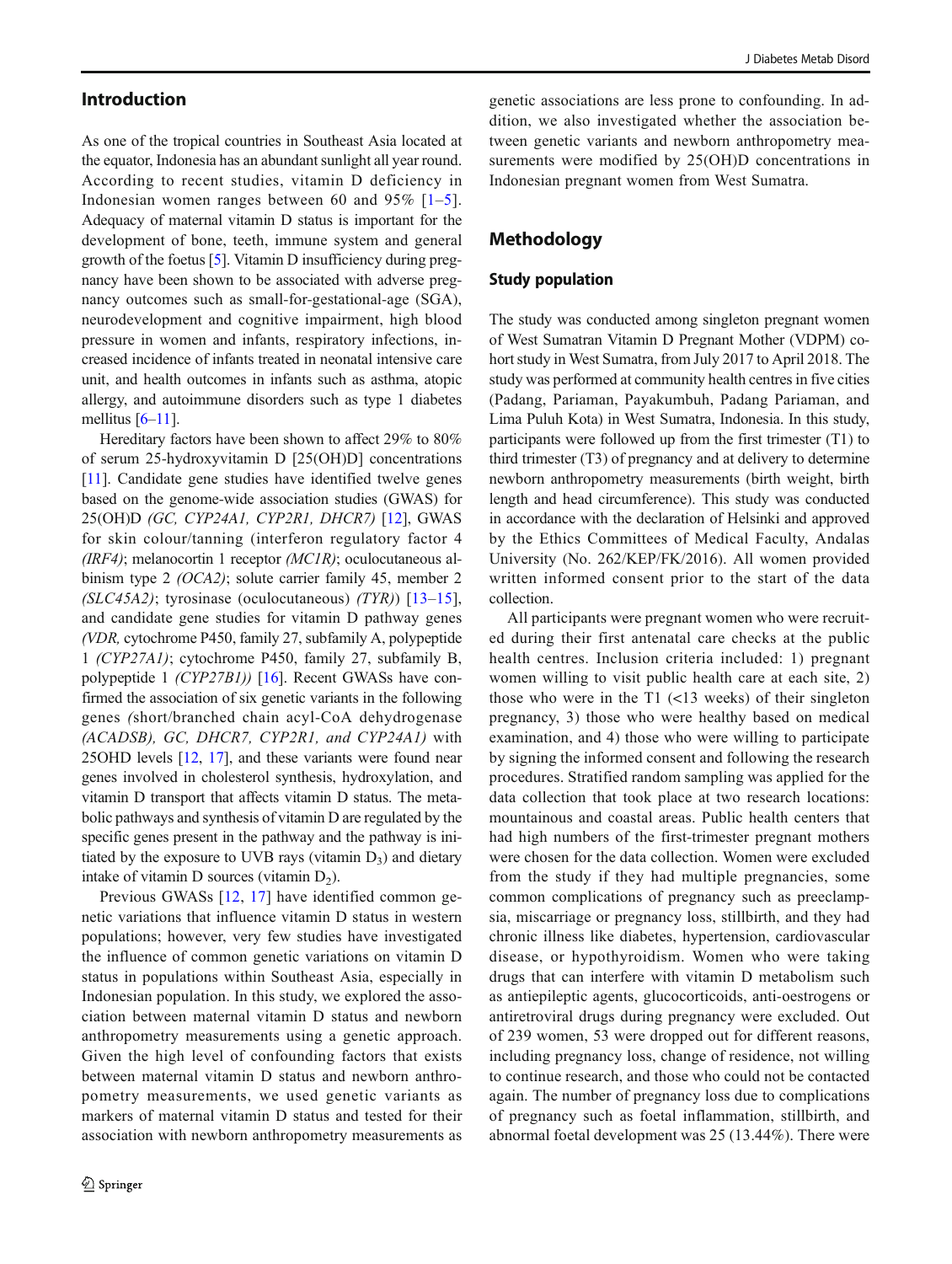3 cases of preterm birth, 8 cases of stillbirth, and 14 cases of miscarriage. Finally, we obtained 186 pregnant women who completed all requirements and attended follow-ups from T1 to delivery. After excluding three samples due to low DNA yield, a total of 183 mother and infant pairs were used for the present study. Participant's recruitment process is shown in detail in Fig. 1.

### Study Participant's characteristics

Maternal sociodemographic factors were assessed using a standardized questionnaire administered by trained field data collector (enumerator, i.e., a registered nutritionist).

The questionnaire included information on demographics. maternal occupation, education, and pregnancy profile. These data were prospectively collected from medical records or interviews. Maternal sociodemographic characteristics included age, education level (primary, secondary, and tertiary levels), maternal working status (working and not working), and geographical status (mountainous and coastal area). Maternal health status included prepregnancy BMI, and mid-upper arm circumference (MUAC). Maternal lifestyle included the outdoor activity to measure the sun exposure status during pregnancy and maternal vitamin D and calcium supplementation during pregnancy.



Fig. 1 Flowchart showing the selection of study participants. Pregnant women who were < 13 weeks of gestation were recruited and followed up until the delivery to determine newborn anthropometry measurements. Out of 276 women, 90 were dropped out because of pregnancy loss, change of residence, not willing to continue research, and those who could not be contacted again. Out of 186 pregnant women who completed all requirements and attended follow-ups from the T1 to delivery, three individuals were excluded due to low DNA yield and hence a total of 183 mother and infant pairs were used for analysis. T1: first trimester; T2: second trimester; T3: third trimester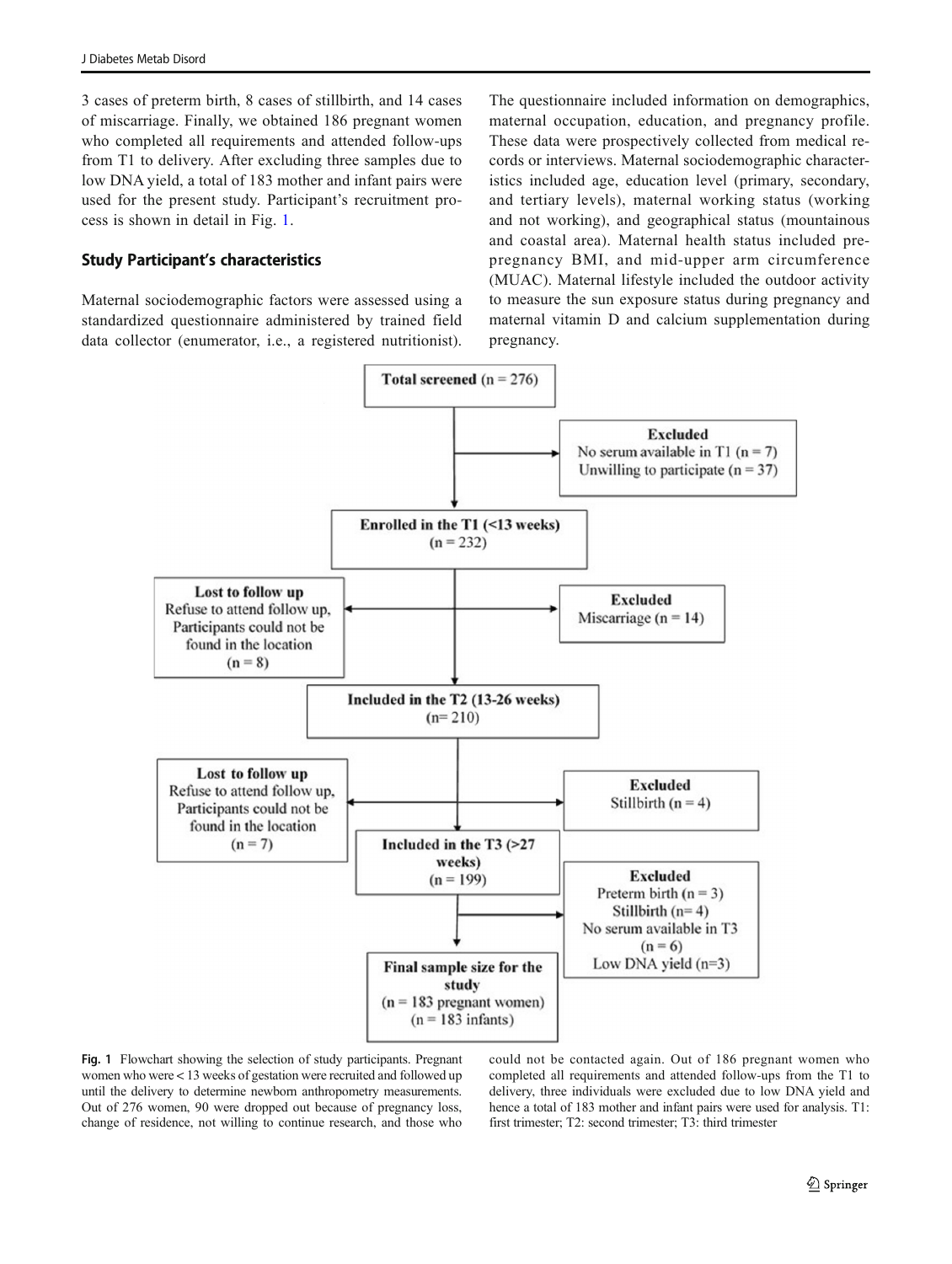#### Anthropometric measurements

Maternal anthropometric measurements (height, weight, and MUAC) were determined at enrolment and followed up during pregnancy. Pre-pregnancy BMI was calculated based on the height routinely measured at the clinic visit and prepregnancy body weight obtained at interview through maternal and child monitoring book. Maternal body weight was measured to the nearest 100 g using an electronic scale (Seca 815, Seca GmbH. Co. kg, Germany) and height was measured to the nearest millimeter using a stadiometer (Seca 217, Seca GmbH. Co. kg, Germany). The BMI calculation was based on the body weight (kg) divided by the square of body height (m). Pre-pregnancy BMI was classified according to World Health Organization guidelines for Asian populations (underweight, <18.5 kg/m<sup>2</sup>; normal, 18.5–23.49 kg/m<sup>2</sup>; overweight, 23.5–24.99 kg/m<sup>2</sup>; Pre-obese, 25–29.99 kg/m<sup>2</sup>; Obese,  $\geq$ 30 kg/m<sup>2</sup>) [[18](#page-11-0)].

#### Measuring serum 25-hydroxyvitamin D levels

Maternal blood was collected two times under non-fasting conditions at <13 and > 27 weeks of gestation. Serum samples were stored at -70 °C until they were analyzed for 25(OH)D concentrations. Serum levels of 25(OH)D were assessed using Enzyme-linked immunosorbent assay (ELISA) from Diagnostic Biochemistry Canada (DBC) 25-Hydroxyvitamin D ELISA kit (DBC, London, Ontario Canada) and measured using xMark Microplate Spectrophotometer (Bio-Rad Laboratories Inc., Hercules, California, USA). The assay had a sensitivity of 5.5 ng/mL and an intra and inter-assay coefficient of variation of 5% and 8.1%, respectively. The vitamin D status was defined as serum 25(OH)D < 12 ng/mL (vitamin D deficient), 12–19 ng/mL (vitamin D insufficient),  $\geq$ 20 ng/mL (vitamin D sufficient) according to Institute of Medicine (IOM) guidelines [\[19](#page-11-0)].

#### SNP selection and genetic analysis

We selected six candidate SNPs according to the following criteria: (1) biological importance in vitamin D synthesis, metabolism, transportation, or degradation; (2) SNPs with minor allele frequency of  $>5\%$ , and (3) evidence of a significant association in previous GWASs. The selected genes were DHCR7 (rs12785878), CYP2R1 (rs12794714), GC (rs2282679), CYP24A1 (rs6013897), and VDR (rs2228570 and rs7975232) [\[12](#page-10-0), [17,](#page-11-0) [20](#page-11-0)] and the roles of these genes in the vitamin D cascade are shown in Supplementary Fig. 1.

Blood samples were collected from all the study participants. Genomic DNA was isolated from peripheral blood leukocytes using PureLink Genomic DNA Mini Kit (Invitrogen, Carlsbad, USA). The DNA concentration was determined using a NanoDrop spectrophotometer (Isogen Life Science,

De Meern, the Netherlands). Genotyping was performed at LGC Genomics, UK [\(http://www.lgcgroup.com/services/](http://www.lgcgroup.com/services/genotyping) [genotyping\)](http://www.lgcgroup.com/services/genotyping). Genotype frequencies were tested against the Hardy-Weinberg equilibrium (HWE) using the  $\chi^2$  test. Genotype frequencies of all SNPs were in Hardy Weinberg equilibrium and the minor-allele frequencies of the SNPs ranged from 0.18 to 0.39 (Supplementary Table 1).

#### Pregnancy outcomes

Gestational age at birth was calculated from estimated gestational age examined by obstetricians or midwives using transabdominal ultrasound performed or date of last menstrual period in the absence of ultrasound at the Maternal Clinic or Hospital. Infants' birth weight, birth length, and head circumference were recorded at birth using Seca mechanical measuring scales (Seca 803, Seca GmbH. Co. kg, Hamburg, Germany). We classified newborn anthropometry status according to World Health Organization Child Growth Standards for head circumference-for-age (small head circumference, <35 cm and normal head circumference, ≥35 cm), weight-for-age (low birth weight, <2500 g and normal birth weight  $\geq$  2500 g), and length-for-age (short birth length,  $\leq$ 50 cm and normal birth length,  $\geq$ 50 cm) [\[21\]](#page-11-0).

#### Sample size and power calculation

The sample size was calculated for investigating the association between vitamin D levels and birth weight, which was the main objective of the VDPM study. Previous study found that 13.08 ng/mL difference of maternal vitamin D level between mothers of low birth weight neonate and those of normal birth weight neonate with standard deviation ranging from 18.50 to 20.16 ng/mL [\[22](#page-11-0)]. The sample size was calculated using the following formula [[23](#page-11-0)].

$$
n = \frac{2(Z\alpha + Z\beta)^2 S^2}{(U1-U2)^2}
$$

n Sample size of each group.

- $Z\alpha$  Value of standard normal distribution that is equal to  $\alpha$  = 0.05 is 1.96.
- Zβ Value of standard normal distribution  $(90\%)$  that equal to  $\beta = 0.10$  is 1,28.
- S Outcome standard deviation based on the study by Khalessi et al. 2015 [\[23](#page-11-0)] is 18.5.
- (U1- Difference of mean outcome in low birthweight and
- U2) normal birthweight status (13.08)
- n 2 (1,96 + 1,28)2 × 18.52/(13.08)2 = 41.96  $\approx$  42.

Based on the above formula, the minimum number of samples required for each group is 42 to achieve a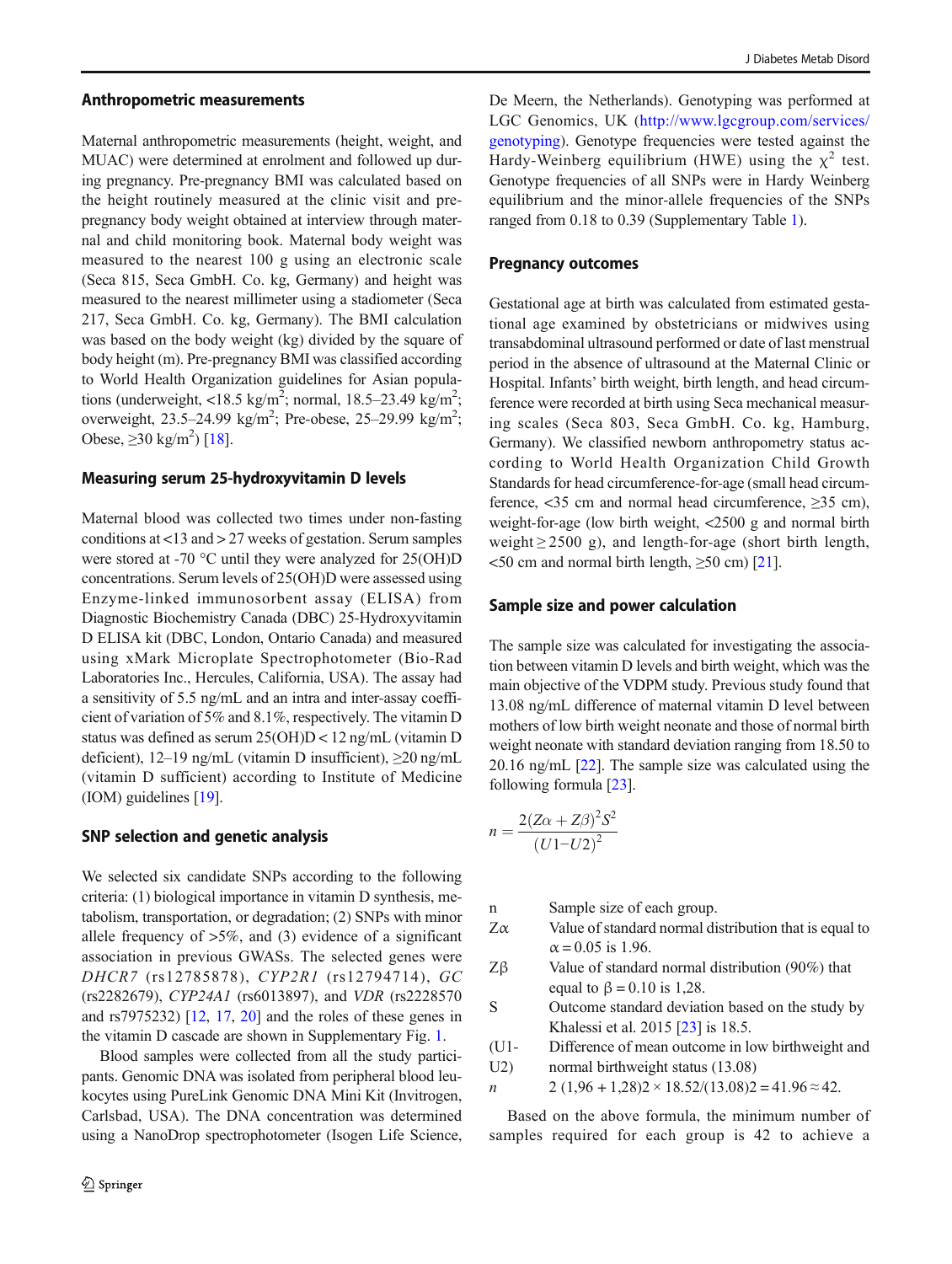statistical power of 90% to test for the association between vitamin D levels and birth weight. Hence, we aimed to recruit a total sample size with minimum of 100 participants to account for a 20% drop-out. Given that there are no studies, to date, that have examined the association between genetic variants and vitamin D levels and adverse pregnancy outcomes in Indonesia, we were unable to calculate the power for the genetic analysis. Furthermore, genetic analysis was conducted as a retrospective post hoc analysis and hence the power calculation was not performed for the genetic study.

### Statistical analysis

Data were analysed using the IBM SPSS Statistics for Windows (version 23.0; SPSS, Inc., Chicago, IL, USA). Continuous variables with normal distribution were presented as mean  $\pm$  SD. Categorical variables were presented as frequency and percentage. The normality of distribution of outcome variables (maternal serum 25(OH)D levels) was tested by Kolmogorov-Smirnov test.

Bivariate Pearson correlation was established to examine the correlation of serum 25(OH)D levels in the first trimester with serum 25(OH)D levels in the third trimester. A multinomial logistic regression model was used to identify the association between vitamin D status during pregnancy and newborn anthropometry status such as birth weight status, head circumference status, and birth length status. A multivariate analysis using general linear model (GLM) was conducted to determine the association between vitamin D status and newborn anthropometry. Significant factors associated with vitamin D status were entered into the GLM to adjust for covariate variables such as age, pre-pregnancy BMI, gestational age birth, infant gender, and supplement intake during pregnancy.

Genetic risk score (GRS), which was the sum of risk alleles from the SNPs rs12785878 (DHCR7), rs12794714 (CYP2R1), rs2282679 (GC), rs6013897 (CYP24A1), and rs2228570 and rs7975232 (VDR) [[12,](#page-10-0) [17](#page-11-0), [20](#page-11-0)], was created. Furthermore, GRS was divided into three groups as "vitamin D-GRS", "synthesis-GRS" and "metabolism-GRS". "Vitamin D-GRS" was obtained from all the six SNPs that play a role in the synthesis and metabolism of vitamin D. Two SNPs in genes encoding proteins involved in 25(OH)D synthesis (DHCR7 and CYP2R1) were included in the "synthesis-GRS" [[12](#page-10-0)] and four SNPs in genes encoding proteins involved in 25(OH)D metabolism (GC, CYP24A1, VDR) were included in the "metabolism-GRS" [\[20](#page-11-0)].

The effect of GRSs on 25(OH)D levels and newborn anthropometry was assessed using univariate general linear models after adjustment for potential confounders (age, pre-pregnancy BMI, geography status, vitamin D and calcium supplement consumption during pregnancy and sunlight exposure status). The associations of GRSs with vitamin D status and newborn anthropometry (birth weight, birth length, head circumferences) were analysed using logistic regression analysis. The interaction between GRS and 25(OH)D levels during pregnancy (T1 and T3) on newborn anthropometry measurements was determined by including interaction terms [GRS\*25(OH)D] in the model and adjusting for age, pre-pregnancy BMI, gestational age at birth, and infant's gender. The study objectives are shown in Fig. [2.](#page-5-0)

Correction for multiple testing was performed using Bonferroni correction. Corrected P value for association analysis was  $\leq 0.006$  [3 GRS \* 3 maternal 25(OH)D level outcomes (T1, T3, and changes in 25(OH)D during pregnancy $) = 9$  tests. For the interaction analysis, corrected P value was  $\leq 0.003$  [3 GRS \* 2 maternal  $25(OH)D$  outcomes (T1 and T3)  $*$  3 newborn anthropometry outcomes (birth weight, birth length, and head  $circumference = 18 \text{ tests}.$ 

# **Results**

### Characteristic of the study population

The characteristics of the study participants stratified based on maternal vitamin D status at T1 and T3 are shown in Table [1](#page-6-0). There was a significant difference in diastolic blood pressure (DBP), and body weight during the third trimester and there was a significant difference in outdoor activity (hours/day) during the first trimester between those who were vitamin D deficient (VDD) and those with normal vitamin D status (NVD) ( $p < 0.05$ ). In Table [1,](#page-6-0) there was a significant difference in systolic blood pressure, bodyweight, and MUAC between T1 and T3 ( $p < 0.05$ , for all comparisons). Systolic blood pressure, bodyweight, and MUAC were significantly higher in T3 compared to T1. However, there was no significant difference in the levels of hemoglobin and diastolic blood pressure ( $p > 0.05$ , for all comparisons). The study participants were enrolled at an average age of  $29.7 \pm 5.68$  years. The average of pre-pregnancy Body Mass Index (BMI) was  $23.45 \pm 4.56$  kg/m<sup>2</sup>. The average gestational duration was  $38.88 \pm 1.91$  weeks and 73.30% of deliveries were normal. Mean birth weight, birth length, and head circumference were  $3204.87 \pm 494.99$  g,  $48.56 \pm 2.87$  cm, and  $33.89 \pm 2.52$  cm, respectively. Approximately 6.80%  $(n = 12)$  of newborn babies had low birth weight (LBW) status, while 5.40%  $(n = 10)$  were diagnosed with macrosomia. There were < 10% of cases who had adverse pregnancy outcomes such as LBW, SGA, and preterm birth (PTB). However, a higher number of women had babies with a small head circumference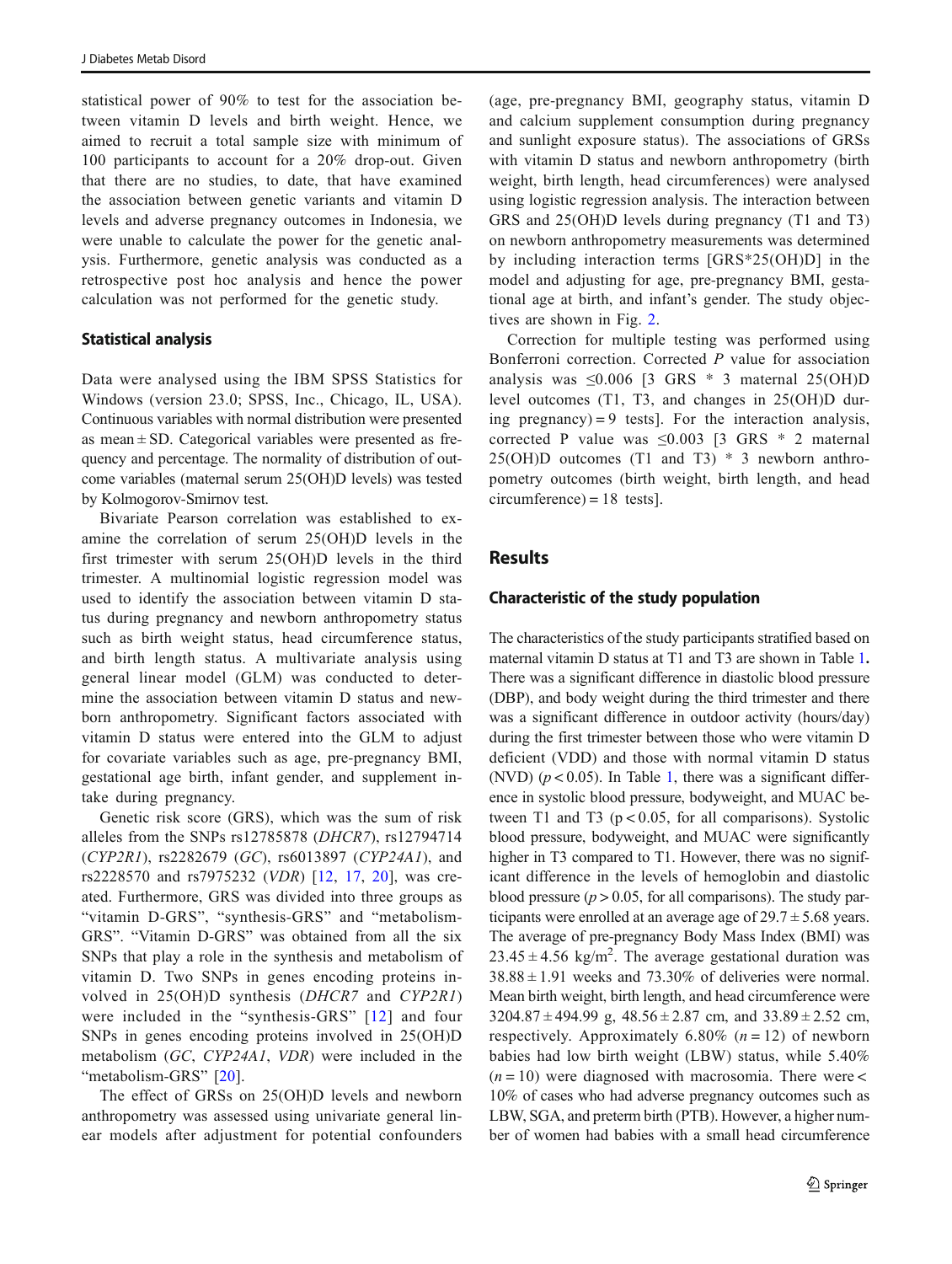<span id="page-5-0"></span>

Fig. 2 Diagram representing the study objectives. Three possible associations and one possible interaction were examined. Broken lines represent genetic associations and unbroken lines represent phenotypic association and interaction between genetic risk score (GRS) and vitamin D status on newborn anthropometry measurements, respectively.

 $(<35$  cm) and short birth length  $(<50$  cm)  $(57.30\%$  and 64.10%, respectively).

Vitamin D status during pregnancy

Average maternal serum 25(OH)D level in T1 was  $14.00 \pm$ 6.97 ng/mL. Approximately 82.80% ( $n = 154$ ) of women were deficient (47.30%,  $n = 88$ ) and insufficient (35.50%,  $n = 66$ ) for vitamin D. The serum 25(OH)D levels increased significantly during pregnancy  $(P = 0.0001, R = 0.425)$ . In the T3, average maternal serum 25(OH)D level was  $21.21 \pm 10.16$  ng/ mL. A total of  $46.80\%$  ( $n = 87$ ) of women were vitamin D sufficient, 34.40% ( $n = 64$ ) were insufficient and 18.80%  $(n = 35)$  were deficient. The prevalence of vitamin D deficiency and insufficiency in the T1 lowered from  $82.80\%$  ( $n = 154$ ) to 53.20%  $(n = 99)$  in the T3.

### Association between maternal Vitamin D status during pregnancy and newborn anthropometry

We found no significant association between 25(OH)D level during T1 and T3 and newborn anthropometric measurements  $(P > 0.05$  for all comparisons). There was also no significant association between changes in vitamin D status during pregnancy and newborn anthropometry  $(P > 0.05$  for all comparisons) (Table [2](#page-7-0)).

# Association between GRS and serum 25(OH)D levels during pregnancy

There was a significant association between vitamin D-GRS and 25(OH)D levels in T3 (P = 0.004) and changes in 25(OH)D levels during pregnancy ( $P = 0.018$ ), but not with T1 25(OH)D levels ( $P = 0.157$ ). The synthesis-GRS and metabolism-GRS had no effect on 25(OH)D levels and changes in 25(OH)D levels during pregnancy  $(P > 0.05$  for all comparisons). The association between GRSs and serum 25(OH)D levels during pregnancy are shown in Table [3](#page-7-0) and Fig. [3](#page-8-0).

Phenotypic association between vitamin D status and newborn anthropometry measurements and the genetic associations between GRS and vitamin D status and newborn anthropometry measurements were investigated

### Association between GRSs and newborn anthropometry

We observed no statistically significant association of the vitamin D-GRS, synthesis-GRS, and metabolism-GRS with newborn anthropometry measurements  $(P > 0.05$  for all comparisons). Similar finding was observed even after classifying newborn anthropometry measurements into categorical variables (P > 0.05 for all comparisons) (Supplementary Tables 2 and 3).

# Interaction between GRS and 25(OH)D during pregnancy on newborn anthropometry

None of the interactions were statistically significant except for the interaction between vitamin D-GRS and 25(OH)D concentrations in T3 on newborn head circumference measurement ( $P = 0.030$ ). Further stratification of study participants based on head circumference cut-off points (small heads, <35 cm and normal head,  $\geq$ 35 cm) [\[18](#page-11-0)] showed that mothers of neonates with head circumference < 35 cm had significantly lower 25(OH)D levels if they carried ≥4 risk alleles compared to those who carried  $\leq$ 3 risk alleles (Fig. [4](#page-8-0)). However, after correction for multiple testing, this interaction was not considered statistically significant (Table [4](#page-9-0)).

### Association between SNPs and 25(OH)D during pregnancy

Besides exploring the impact of GRS on 25(OH)D levels during pregnancy, the individual effect of the SNPs on 25(OH)D levels was also examined. Under a dominant genetic model, ApaI (rs7975232) SNP showed a significant association with 25(OH)D levels in both T1 (0.047) and T3 ( $p = 0.043$ ), where A allele carriers had significantly lower 25(OH)D concentrations. In addition, A allele carriers of the CYP2R1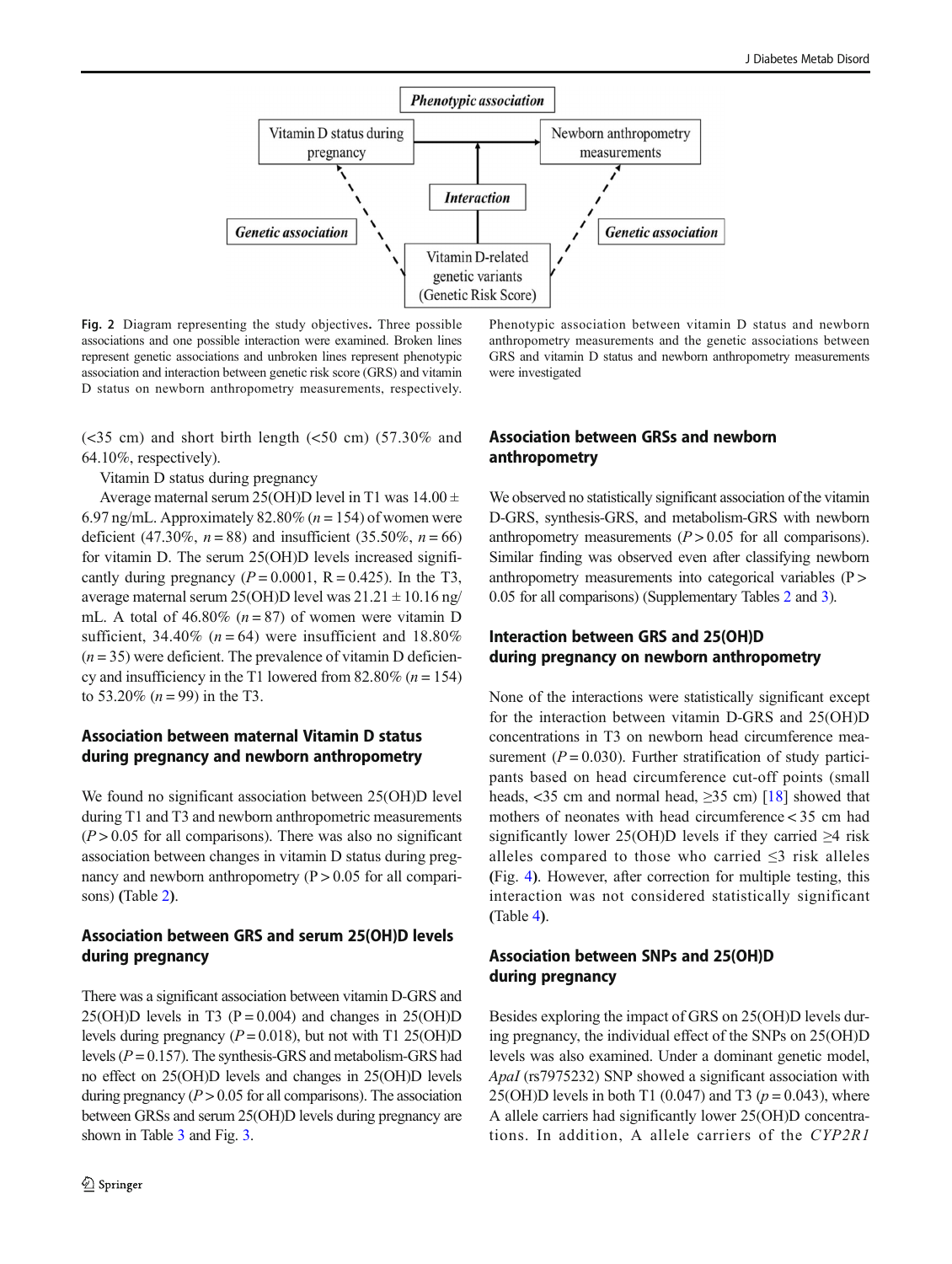<span id="page-6-0"></span>

| Variables                                                                                                                                                                                      | F                |                        |                      |                    |       | F3 |                      |    |                      |       | FI  |                   | F3                      |                                                   |              |
|------------------------------------------------------------------------------------------------------------------------------------------------------------------------------------------------|------------------|------------------------|----------------------|--------------------|-------|----|----------------------|----|----------------------|-------|-----|-------------------|-------------------------|---------------------------------------------------|--------------|
|                                                                                                                                                                                                |                  | <b>VDD</b> Status      | $\mathbf{a}$         | NVD Status         | ≏     | n  | <b>VDD</b> Status    | n  | <b>NVD</b> Status    | ≏     | n   | $Mean \pm SD$     | $\overline{\mathbf{u}}$ | $Mean + SD$                                       | $\mathsf{p}$ |
| Age, years                                                                                                                                                                                     |                  | $192$ $29.60 \pm 5.51$ | $\frac{1}{2}$        | $30.53 \pm 6.48$   | 0.412 | 87 | $29.05 \pm 5.21$     | 99 | $30.36 \pm 6.13$     | 0.122 |     |                   |                         |                                                   |              |
| Systolic, mmHg                                                                                                                                                                                 | 192              | $110.94 \pm 11.16$     | $\overline{40}$      | $107.75 \pm 11.87$ | 0.124 | 87 | $111.36 \pm 10.88$   | 99 | $111.44 \pm 9.79$    | 0.962 |     |                   |                         | $186$ $107.08 \pm 10.84$ $186$ $111.51 \pm 10.26$ | 0.005        |
| Diastolic, mmHg                                                                                                                                                                                | $\overline{192}$ | $75.57 \pm 7.08$       | $\frac{4}{\sqrt{2}}$ | $74.63 \pm 7.28$   | 0.455 | 87 | $77.62 \pm 8.61$     | 99 | $75.37 \pm 6.80$     | 0.047 | 186 | $72.86 \pm 7.36$  | 186                     | $76.60 \pm 7.88$                                  | 0.553        |
| GA, weeks                                                                                                                                                                                      | 192              | $9.67 \pm 2.32$        | $\frac{1}{4}$        | $9.48 \pm 2.53$    | 0.661 | 87 | $30.49 \pm 3.18$     | 99 | $30.15 \pm 2.93$     | 0.442 |     |                   |                         |                                                   |              |
| Hb, g/dL                                                                                                                                                                                       | 192              | $11.62 \pm 1.39$       | $\frac{4}{3}$        | $10.34 \pm 1.15$   | 0.180 | 87 | $10.82 \pm 1.51$     | 99 | $11.19 \pm 1.50$     | 0.650 | 186 | $11.58 \pm 1.39$  |                         | $186$ $11.81 \pm 1.36$                            | 0.413        |
| Height, cm                                                                                                                                                                                     | 192              | $154.51 \pm 5.91$      | 40                   | $153.59 \pm 6.47$  | 0.409 | 87 | $154.68 \pm 5.78$    | 99 | $153.78 \pm 6.65$    | 0.228 |     |                   |                         |                                                   |              |
| Bodyweight, Kg                                                                                                                                                                                 | 192              | $56.61 \pm 11.68$      | $\frac{1}{2}$        | $54.81 \pm 11.70$  | 0.380 | 87 | $63.67 \pm 11.58$    | 98 | $64.21 \pm 10.71$    | 0.016 | 186 | $56.32 \pm 11.63$ |                         | $186$ $63.93 \pm 11.15$                           | 0.001        |
| BMI, kg/m <sup>2</sup>                                                                                                                                                                         | 192              | $23.54 \pm 4.37$       | $\frac{1}{4}$        | $23.04 \pm 5.42$   | 0.590 | 87 | $23.23 \pm 4.56$     | 99 | $23.77 \pm 4.56$     | 0.842 |     |                   |                         |                                                   |              |
| MUAC, cm                                                                                                                                                                                       | 192              | $27.04 \pm 3.78$       | $\frac{40}{5}$       | $26.81 \pm 3.94$   | 0.740 | 87 | $24.65 \pm 3.66$     | 99 | $27.90 \pm 3.82$     | 0.994 | 186 | $27.02 \pm 3.81$  |                         | $186$ $27.82 \pm 3.80$                            | 0.001        |
| Outdoor activity, hours/day                                                                                                                                                                    | 192              | $59.22 \pm 51.90$      | $\frac{4}{5}$        | $73.88 \pm 38.02$  | 0.042 | 87 | $60.35 \pm 48.65$    | 99 | $64.31 \pm 54.51$    | 0.604 |     |                   |                         |                                                   |              |
| Birth weight, g                                                                                                                                                                                |                  |                        |                      |                    |       | 86 | $3244.90 \pm 469.51$ | 98 | $3147.09 \pm 458.73$ | 0.155 |     |                   |                         |                                                   |              |
| Birth length, cm                                                                                                                                                                               |                  |                        |                      |                    |       | 86 | $48.59 \pm 3.43$     | 98 | $48.53 \pm 3.05$     | 0.890 |     |                   |                         |                                                   |              |
| Head circumference, cm                                                                                                                                                                         |                  |                        |                      |                    |       | 86 | $34.10 \pm 2.98$     | 98 | $33.55 \pm 1.89$     | 0.128 |     |                   |                         |                                                   |              |
| GA at birth, weeks                                                                                                                                                                             |                  |                        |                      |                    |       | 86 | $39.08 \pm 1.81$     | 98 | $38.73 \pm 1.94$     | 0.209 |     |                   |                         |                                                   |              |
|                                                                                                                                                                                                |                  |                        |                      |                    |       |    |                      |    |                      |       |     |                   |                         |                                                   |              |
| VDD vitamin D deficient, NVD normal vitamin D, GA gestational age, BMI body mass index, 25(OH)D 25-hydroxyvitamin D, T1 first trimester, T3 third trimester, MUAC mid-upper arm circumference. |                  |                        |                      |                    |       |    |                      |    |                      |       |     |                   |                         |                                                   |              |

Table 1 Characteristics of study participants

Table 1 Characteristics of study participants

Data provided are mean  $\pm$  standard deviation. Bold number presented as  $P < 0.05$ Data provided are mean  $\pm$  standard deviation. Bold number presented as  $P < 0.05$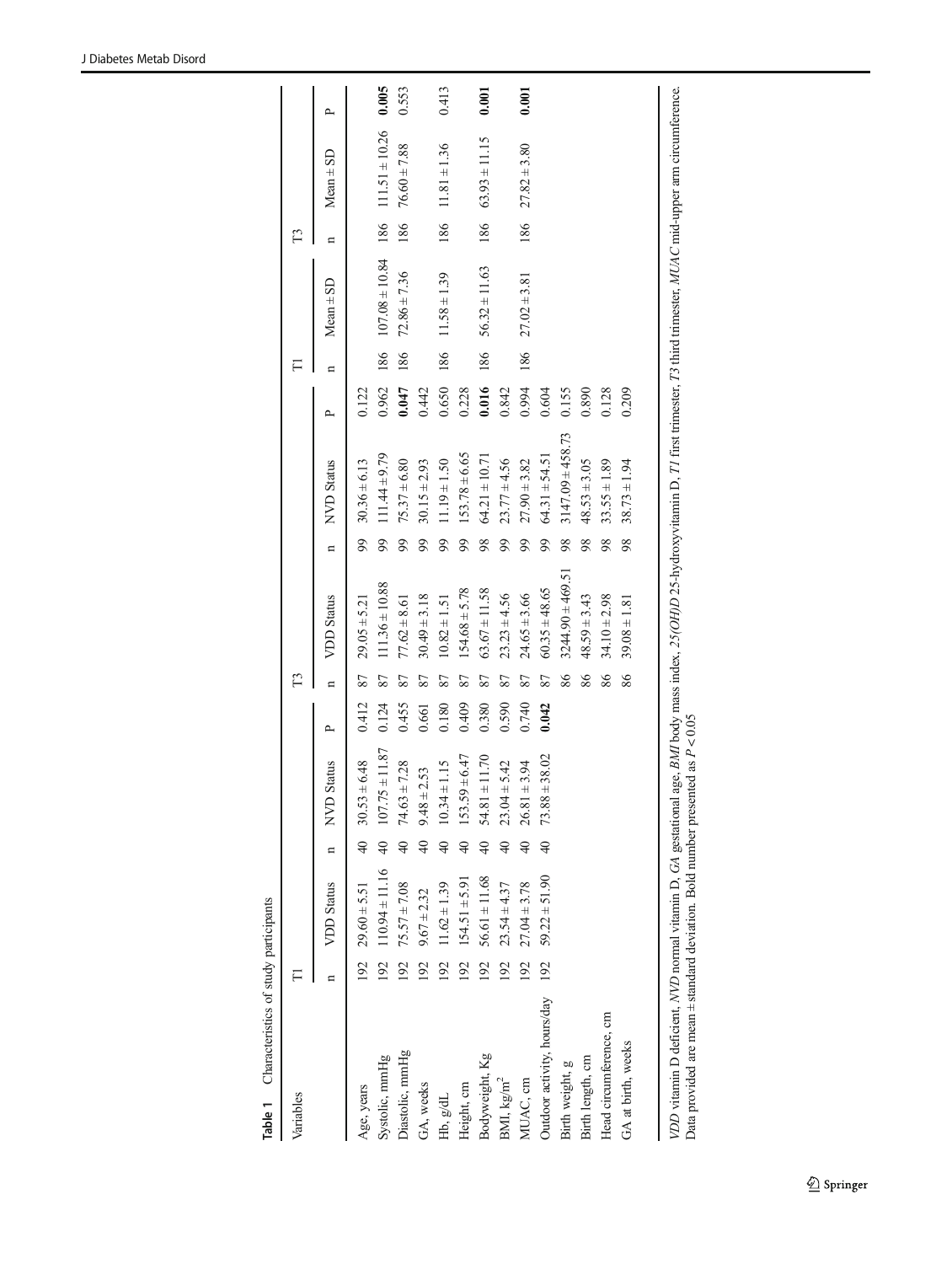<span id="page-7-0"></span>Table 2 Association between Vitamin D Status during Pregnancy and Newborn Anthropometry

| Variables                | Newborn Anthropometries |                    |                         |  |  |  |
|--------------------------|-------------------------|--------------------|-------------------------|--|--|--|
|                          | Birth weight $(g)$      | Birth length $(g)$ | Head circumference (cm) |  |  |  |
| Sufficiency ( $n = 86$ ) | $3147.09 \pm 458.73$    | $48.53 \pm 2.87$   | $33.55 \pm 1.89$        |  |  |  |
| Insufficiency $(n = 63)$ | $3246.03 \pm 403.14$    | $48.86 \pm 1.89$   | $34.21 \pm 1.98$        |  |  |  |
| Defficiency $(n = 35)$   | $3242.86 \pm 576.65$    | $48.11 \pm 5.17$   | $33.91 \pm 4.25$        |  |  |  |
| P value                  | 0.301                   | 0.618              | 0.386                   |  |  |  |

Vitamin D status during pregnancy defined based on Institute of Medicine (IOM): sufficient (≥20 ng/mL), insufficient (12–19.99 ng/mL), and deficient (<12 ng/mL)  $[17]$ 

P values were adjusted for age, pre-pregnancy BMI, preterm status, vitamin D intake, sun exposure status and consumption of vitamin D and calcium supplements

(rs12794714) SNP had significantly lower levels of 25(OH)D in both T1 ( $p = 0.001$ ) and T3 ( $p < 0.0001$ ). There was also a significant association between GC (rs22282679) SNP and 25(OH)D concentrations in T3 and changes in 25(OH)D levels during pregnancy ( $P < 0.001$ ), but not in T1 ( $P = 081$ ). None of the other associations were statistically significant (Supplementary Table 4).

### **Discussion**

To our knowledge, this is the first study of its kind to investigate whether maternal vitamin D status was associated with newborn anthropometry measurements using a genetic approach. Our study demonstrated a high prevalence (82.80%) of vitamin D deficiency among Indonesian pregnant mothers. Women who had ≥4 vitamin D-decreasing risk alleles had significantly lower levels of serum 25(OH)D during pregnancy. Even though there was no direct association between GRS

#### Table 3 Association pregnancy

and newborn anthropometric measurements, mothers of neonates with head circumference < 35 cm had significantly lower 25(OH)D levels if they carried ≥4 risk alleles suggesting that vitamin D deficiency during pregnancy can increase the genetic risk of adverse newborn anthropometry outcomes. Considering that more than half of the study participants were vitamin D deficient (83%), establishing a vitamin D prevention program for pregnant women may be considered to maintain optimal foetal growth and development. Our findings, if replicated in future studies, may have a significant public health impact on initiating strategy to raise the awareness on the importance of vitamin D during pregnancy to prevent vitamin D deficiency and its adverse pregnancy outcomes.

Recent studies have shown a significant phenotypic association between serum 25(OH)D levels during pregnancy and adverse pregnancy outcomes such as gestational diabetes mellitus, pre-eclampsia, SGA, LBW and PTB [[22,](#page-11-0) [24](#page-11-0)–[26\]](#page-11-0). Evidence from observational studies have suggested that lower maternal 25(OH)D concentrations are associated with LBW

| Variables                            | $25(OH)D T1$ (ng/mL) |       | $25(OH)D T3$ (ng/mL) |       | Changes $25(OH)D$ (ng/mL) |       |
|--------------------------------------|----------------------|-------|----------------------|-------|---------------------------|-------|
|                                      | $Mean \pm SD$        | P     | $Mean \pm SD$        | P     | $Mean \pm SD$             | P     |
| Vitamin D-GRS total score*           |                      |       |                      |       |                           |       |
| less than or equal $3(n=99)$         | $14.77 \pm 8.22$     | 0.157 | $23.35 \pm 10.65$    | 0.004 | $8.58 \pm 9.54$           | 0.018 |
| greater than or equal 4 ( $n = 85$ ) | $12.98 \pm 5.40$     |       | $18.74 \pm 8.95$     |       | $5.76 \pm 9.50$           |       |
| Synthesis GRS score**                |                      |       |                      |       |                           |       |
| less than 2 $(n = 137)$              | $14.37 \pm 7.65$     | 0.182 | $21.80 \pm 10.46$    | 0.287 | $7.43 \pm 9.64$           | 0.724 |
| greater than or equal 2 $(n=46)$     | $12.72 \pm 5.03$     |       | $19.65 \pm 9.06$     |       | $6.93 \pm 9.62$           |       |
| Metabolism GRS score***              |                      |       |                      |       |                           |       |
| less than or equal 3 $(n = 147)$     | $14.07 \pm 7.55$     | 0.655 | $21.63 \pm 10.45$    | 0.482 | $6.57 \pm 9.53$           | 0.643 |
| greater than or equal 4 $(n = 37)$   | $13.44 \pm 4.96$     |       | $19.56 \pm 8.73$     |       | $6.11 \pm 9.90$           |       |

Bold number indicate P < 0.05; 25(OH)D, 25-Hydroxyvitamin D levels; T1, First trimester; T3, Third trimester

P values were adjusted for age, BMI, vitamin D supplements, sun exposure status, and geographical status

\*All six SNPs in genes involved in the synthesis and metabolism of vitamin D

\*\*Two SNPs in genes encoding proteins involved in 25(OH)D synthesis (DHCR7 and CYP2R1) included in the "Synthesis score"

\*\*\*Four SNPs in genes encoding proteins involved in 25(OH)D metabolism (GC, CYP24A1, VDR) are included in the "Metabolism score"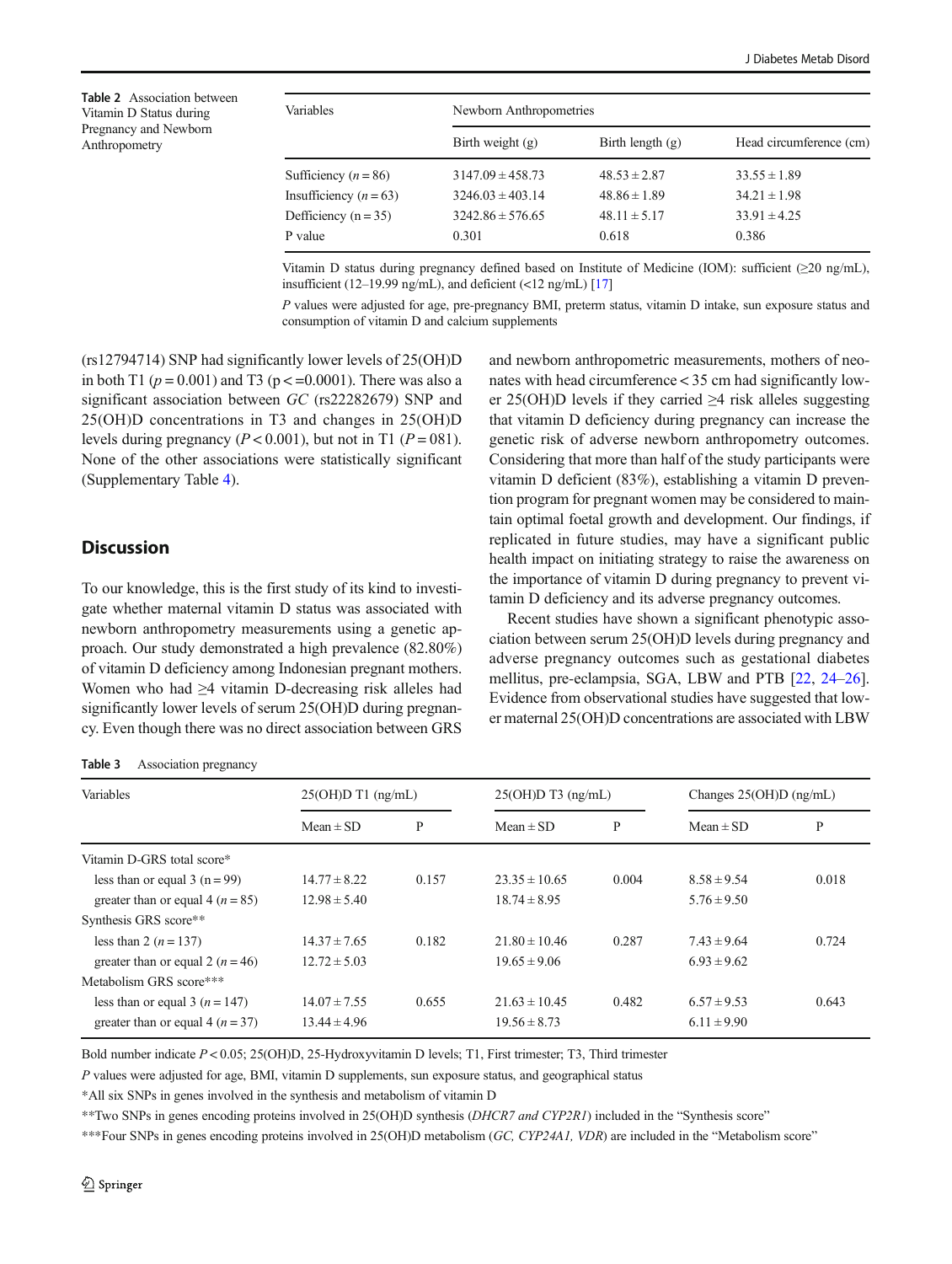<span id="page-8-0"></span>

Fig. 3 Association between vitamin D-GRS and serum 25(OH)D levels in T3. Among those who carried ≥4 risk alleles had lower serum 25(OH)D levels in T3 compared to women with  $\leq$ 3 risk alleles (P = 0.004)

[\[7](#page-10-0), [27](#page-11-0), [28\]](#page-11-0). A recent prospective cohort study in 3658 Chinese mother-and-singleton-offspring pairs demonstrated that vitamin D deficiency during pregnancy was associated with neonatal birth size and estimated to double the risk of LBW [[28\]](#page-11-0). In addition, two other studies that examined serum 25(OH)D levels during pregnancy found no association between first trimester vitamin D status and neonatal length but found a significant association in the third trimester [\[29](#page-11-0), [30](#page-11-0)]. However, a few studies failed to show an association between maternal 25(OH)D levels and adverse pregnancy outcomes [\[29,](#page-11-0) [31](#page-11-0)–[33](#page-11-0)]. These inconsistencies in findings could be due to confounding by unknown factors and the differences in cutpoints of vitamin D status used, sample size, population characteristics, skin pigmentation, exposure to sunlight, vitamin D supplementation and methods to measure 25(OH)D  $[24–26, 29, 31–35]$  $[24–26, 29, 31–35]$  $[24–26, 29, 31–35]$  $[24–26, 29, 31–35]$  $[24–26, 29, 31–35]$  $[24–26, 29, 31–35]$  $[24–26, 29, 31–35]$  $[24–26, 29, 31–35]$  $[24–26, 29, 31–35]$ . Given these limitations, we used a genetic approach, which is less prone to confounding, to explore the association between serum 25(OH)D levels during pregnancy and adverse pregnancy outcomes.

One of the main findings of our study was the significant association between GRS  $(\geq 4$  risk alleles) and lower serum 25(OH)D levels in the third trimester ( $P = 0.004$ ) and changes in serum 25(OH)D levels during pregnancy. Our finding was similar to a study in 759 Chinese Han pregnant women from Zhoushan Pregnant Women Cohort (ZPWC) which also showed that individuals with >3 risk alleles had significantly lower 25(OH)D levels compared to those with 1 risk allele [[36\]](#page-11-0). These findings are suggestive of the fact that the vitamin Drelated genetic variants might have additive or synergistic effects in influencing 25(OH)D concentrations in pregnant mothers.

Very few studies have assessed the association of vitamin D-related genotypes with 25(OH)D and newborn anthropometry (birth weight, birth length, head circumferences). A few recent studies have shown that VDR gene variants influence birth weight and risk for SGA in black and white women [[7,](#page-10-0) [27\]](#page-11-0). A recent Mendelian randomization study has also shown that polymorphisms in vitamin D-related genes, CYP2R1 [rs10741657] and *DHCR7* [rs12785878], were associated with LBW suggesting a causal link between maternal vitamin D deficiency and neonatal birth weight [\[37](#page-11-0)]. Conversely, our study found no association between GRS and newborn anthropometry measurements (birth weight, birth length, head circumferences); however, mothers of neonates with small head circumference group (<35 cm) had significantly lower 25(OH)D levels if they carried  $\geq$ 4 risk alleles suggesting that vitamin D deficiency could increase the genetic risk of adverse neonatal outcomes. Our finding is in line with a previous

Fig. 4 Interaction between vitamin D-GRS and 25(OH)D levels in T3 (ng/mL) on Head circumference. Mothers of neonates with head circumference < 35 cm had significantly lower 25(OH)D levels if they carried ≥4 risk alleles compared to those who carried  $\leq$ 3 risk alleles (P = 0.040)

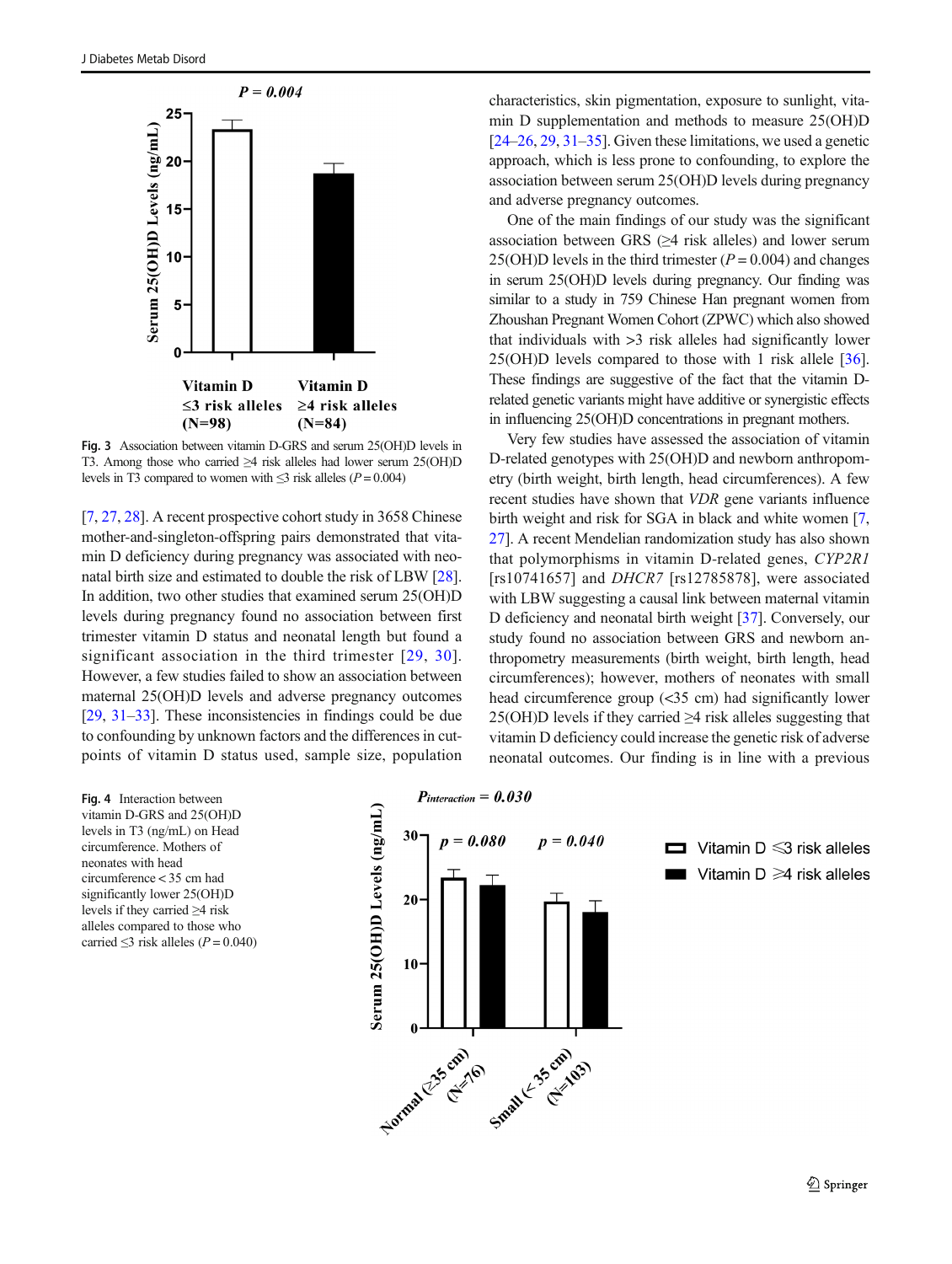#### <span id="page-9-0"></span>Table 4 Interaction between GRS and 25(OH)D on Newborn Anthropometry

| Interaction between the GRS and 25(OH)D T1 on newborn anthropometry measurements |                                                                 |                                                                       |
|----------------------------------------------------------------------------------|-----------------------------------------------------------------|-----------------------------------------------------------------------|
| Interaction between vitamin D-GRS*25(OH)D T1 on birth weight                     | Interaction between vitamin D-GRS*25(OH)D<br>T1 on birth length | Interaction between vitamin D-GRS*25(OH)D<br>T1 on head circumference |
| $2.72 \pm 10.55$                                                                 | $0.04 \pm 0.06$                                                 | $0.09 \pm 0.05$                                                       |
| (0.797)                                                                          | (0.510)                                                         | (0.098)                                                               |
| Interaction between synthesis-GRS*25(OH)D                                        | Interaction between synthesis-GRS*25(OH)D                       | Interaction between synthesis-GRS*25(OH)D                             |
| T1 on birth weight                                                               | T1 on birth length                                              | T1 on head circumference                                              |
| $-0.23 \pm 14.19$                                                                | $-0.11 \pm 0.08$                                                | $0.07 \pm 0.07$                                                       |
| (0.472)                                                                          | (0.897)                                                         | (0.312)                                                               |
| Interaction between metabolism-GRS*25(OH)D                                       | Interaction between metabolism-GRS*25(OH)D                      | Interaction between metabolism-GRS*25(OH)D                            |
| T1 on birth weight                                                               | T1 on birth length                                              | T1 on head circumference                                              |
| $-5.31 \pm 15.85$                                                                | $0.121 \pm 0.10$                                                | $0.02 \pm 0.08$                                                       |
| (0.738)                                                                          | (0.214)                                                         | (0.799)                                                               |
| Interaction between the GRS and 25(OH)D T3 on newborn anthropometry measurements |                                                                 |                                                                       |
| Interaction between vitamin D-GRS*25(OH)D                                        | Interaction between vitamin D-GRS*25(OH)D                       | Interaction between vitamin D-GRS*25(OH)D                             |
| T3 on birth weight                                                               | T <sub>3</sub> on birth length                                  | T <sub>3</sub> on head circumference                                  |
| $9.56 \pm 6.80$                                                                  | $0.06 \pm 0.04$                                                 | $0.08 \pm 0.03$                                                       |
| (0.162)                                                                          | (0.199)                                                         | (0.031)                                                               |
| Interaction between synthesis-GRS*25(OH)D                                        | Interaction between synthesis-GRS*25(OH)D                       | Interaction between synthesis-GRS*25(OH)D                             |
| T <sub>3</sub> on birth weight                                                   | T <sub>3</sub> on birth length                                  | T <sub>3</sub> on head circumference                                  |
| $7.39 \pm 8.14$                                                                  | $0.04 \pm 0.05$                                                 | $0.08 \pm 0.04$                                                       |
| (0.366)                                                                          | (0.426)                                                         | (0.075)                                                               |
| Interaction between metabolism-GRS*25(OH)D                                       | Interaction between metabolism-GRS*25(OH)D                      | Interaction between metabolism-GRS*25(OH)D                            |
| T <sub>3</sub> on birth weight                                                   | T <sub>3</sub> on birth length                                  | T <sub>3</sub> on head circumference                                  |
| $5.99 \pm 9.16$                                                                  | $0.04 \pm 0.056$                                                | $0.08 \pm 0.05$                                                       |
| (0.514)                                                                          | (0.475)                                                         | (0.105)                                                               |
|                                                                                  |                                                                 |                                                                       |

T1 first trimester, T3 third trimester, 25(OH)D 25-hydroxyvitamin D

Values are beta coefficients ±standard errors. P values are provided within brackets

P values were adjusted for age, pre-pregnancy BMI, supplement consumption, gestational age at birth, and gender of the infants

study which had also shown that mothers of neonates with small head circumference (<35 cm) had significantly lower levels of 25(OH)D [[22](#page-11-0)]; but the previous study did not explore the genetic susceptibility of the pregnant mothers. Future studies investigating the genetic basis of the associations between vitamin D status during pregnancy and newborn anthropometry measurements are required to confirm or refute our findings.

While most of the genetic variants chosen for our study have not been studied previously in relation to the risk of adverse pregnancy outcomes, VDR gene variants (rs2228570 and rs7975232) have been shown to be associated with the risk of adverse pregnancy outcomes such as PTB, LBW, and SGA status [\[27,](#page-11-0) [38](#page-11-0)–[42\]](#page-11-0). However, there are also a few studies which failed to provide evidence for the relationship between rs7975232 (VDR) and PTB risk [[38,](#page-11-0) [39\]](#page-11-0). We were unable to explore the association between VDR variants and PTB risk in the present study as the PTB variable was not available for all study participants; however, we examined other newborn anthropometry measurements such as birth weight, birth length and head circumference. VDR is required for the vitamin D metabolic pathway where its activation regulates the expression of genes involved in cell proliferation and differentiation [\[43\]](#page-11-0). Studies have shown the expression of *VDR* in placental tissues suggesting the role of vitamin D in reproduction and maternal to foetal nutrient transfer mechanism [[44](#page-11-0), [45](#page-11-0)].

Hence, the beneficial effects of vitamin D on foetal transfer mechanism can be affected by the decrease in VDR expression. Furthermore, it is possible that VDR might be a key factor in maternal to foetal nutrient transfer mechanism and adverse pregnancy outcomes and therefore serves as a strong candidate gene for our study.

The current study has some limitations. Firstly, the sample size was relatively modest; however, we were still able to identify significant associations and interactions in 183 mother and infant pairs after correction for multiple testing. Secondly, sunlight exposure variable was a self-reported outdoor activity and hence the bias involved in assessing sun exposure status cannot be ruled out. Thirdly, we have controlled for known major confounders, but we cannot completely exclude the possibility of other confounders such as the impact of vitamin D-fortified foods as this information was not collected in the present study. Compared to previous studies  $[1–3, 28]$  $[1–3, 28]$  $[1–3, 28]$  $[1–3, 28]$  $[1–3, 28]$ , our study has several strengths. Firstly, the prospective cohort study analysis may reveal stable results and allows the examination of gestation-specific associations of maternal vitamin D status and newborn anthropometry. Secondly, measurements of 25(OH)D levels in different trimesters provides more information about the association between SNPs and vitamin D status during pregnancy. Fourthly, data were collected in the same season (dry season) and hence our study findings are unlikely to be affected by seasonal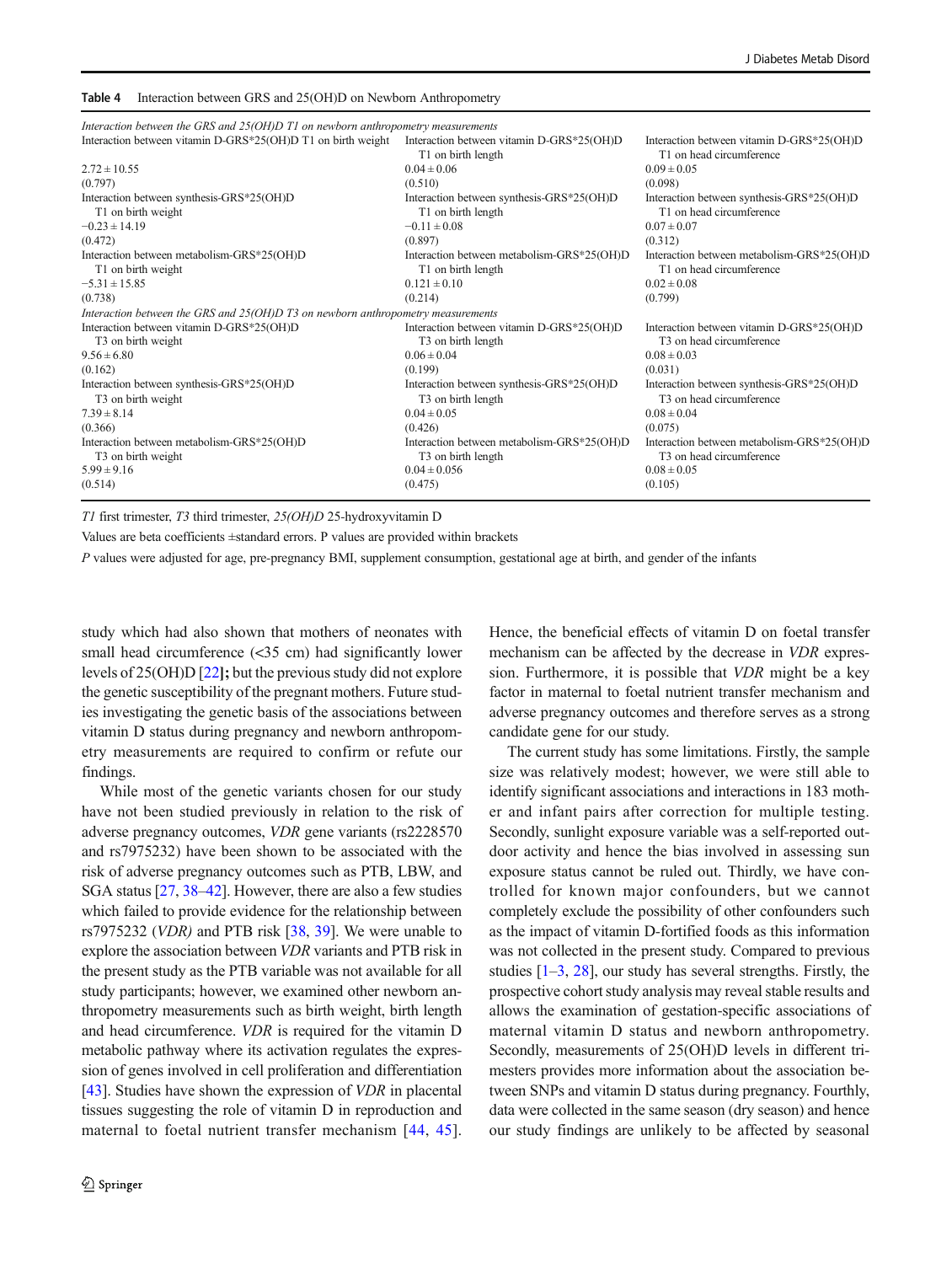<span id="page-10-0"></span>variation Thirdly, study participants were enrolled from single ethnicity (Indonesian Minangkabau women), which avoids genetic heterogeneity. Lastly, this is the first study of its kind in Indonesian pregnant mothers exploring the association of maternal vitamin D status and newborn anthropometry using a genetic approach which is less prone to confounding. Future research should focus on conducting large prospective studies, Mendelian Randomization studies and clinical trials to establish the causal effect of vitamin D deficiency on adverse pregnancy outcomes.

# Conclusion

In conclusion, we provide an evidence for an impact of vitamin D-related genetic variations on newborn anthropometry measurements through the influence of serum 25(OH)D levels among Indonesian pregnant Minangkabau women. Before initiating strategies for the implementation of vitamin D supplementation programs in Indonesia to prevent adverse pregnancy outcomes, further large studies are required to confirm our findings.

Acknowledgments The authors would like to acknowledge the participation of the volunteers, nutrition students, research assistants, biomedical laboratory assistant, and field data enumerator for their support in this study. We appreciate all the subjects for their co-operation and support of this study. Special thanks are also due to all the midwives at the maternal clinics in Payakumbuh, Padang, Lima Puluh Kota, Pariaman, and Padang Pariaman. ASA acknowledges the support from the Ministry of Research, Technology and Higher Education (Menristekdikti) of Indonesia for the Peningkatan Kualitas Publikasi Internasional (PKPI) scholarship program in collaboration with the Department of Food and Nutritional Sciences, University of Reading, UK.

Availability of data and material Data from this project will not be shared because additional results from the study are yet to be published.

Author contributions ASA carried out data collection and statistical analysis; RR carried out power and sample size calculation; ASA and KSV interpreted the data and drafted the manuscript; KSV, NIL, YY and SGM conceived, designed and supervised the study; JAL, BEA, NIL, YY and SGM helped revise the manuscript; EE assisted with data collection, monitoring and evaluation of participants, and project administration. All authors read and approved the final manuscript.

Funding This research was funded by Directorate General of Higher Education Ministry of National Education (KEMENRISTEK DIKTI), Indonesia, with project name The Research of Master Program Leading to Doctoral Degree for Excellent Students (PMDSU Batch-2) in the year of 2018 (Grant No: 050/SP2HL/LT/DRPM/2018) and Indonesian Danone Institute Foundation (Grant No: 007/ROG-D/IDIF/X2016). The views expressed herein are those of the individual authors and do not necessarily reflect those of Indonesian Danone Institute Foundation (IDIF).

### Compliance with ethical standards

Conflict of interest The authors declare that they have no competing interests.

Ethics approval and consent participate This study was conducted in accordance with the declaration of Helsinki and approved by the Ethics Committees of Medical Faculty, Andalas University (No. 262/KEP/FK/ 2016). All women provided written informed consent prior to the start of the data collection.

Consent for publication Not applicable.

Open Access This article is licensed under a Creative Commons Attribution 4.0 International License, which permits use, sharing, adaptation, distribution and reproduction in any medium or format, as long as you give appropriate credit to the original author(s) and the source, provide a link to the Creative Commons licence, and indicate if changes were made. The images or other third party material in this article are included in the article's Creative Commons licence, unless indicated otherwise in a credit line to the material. If material is not included in the article's Creative Commons licence and your intended use is not permitted by statutory regulation or exceeds the permitted use, you will need to obtain permission directly from the copyright holder. To view a copy of this licence, visit http://creativecommons.org/licenses/by/4.0/.

## References

- 1. Wibowo N, Bardosono S, Irwinda R, Syafitri I, Putri AS, Prameswari N. Assessment of the nutrient intake and micronutrient status in the first trimester of pregnant women in Jakarta. Med J Indones. 2017;26(2):109–15.
- 2. Bardosono S. Maternal micronutrient deficiency during the first trimester among Indonesian pregnant women living in Jakarta. JKI. 2016;4(2):76–81.
- 3. Aji AS, Desmawati D, Yerizel E, Lipoeto NI. The association between lifestyle and maternal vitamin D levels during pregnancy in West Sumatra, Indonesia. Asia Pac J Clin Nutr. 2018;27(6):1286–93.
- 4. Lipoeto N, Aji A, Faradila F, Ayudia F, Sukma N. Maternal vitamin D intake and serum 25-hydroxyvitamin D (25(OH)D) levels associated with blood pressure: a cross-sectional study in Padang, West Sumatra. MJN. 2018;24(3):407–15.
- 5. Aji AS, Erwinda E, Yusrawati Y, Malik SG, Lipoeto NI. Vitamin D deficiency status and its related risk factors during early pregnancy: a cross-sectional study of pregnant Minangkabau women, Indonesia. BMC Pregnancy Childb. 2019;19(1):183.
- 6. Wagner CL, Taylor SN, Johnson DD, Hollis BW. The role of vitamin D in pregnancy and lactation: emerging concepts. Women's Health (Lond Engl). 2012;8(3):323–40.
- 7. Holick MF. High prevalence of vitamin D inadequacy and implications for health. Mayo Clin Proc. 2006;81(3):353–73.
- 8. Bodnar LM, Catov JM, Zmuda JM, Cooper ME, Parrott MS, Roberts JM, et al. Maternal serum 25-Hydroxyvitamin D concentrations are associated with small-for-gestational age births in white women. J Nutr. 2010;140(5):999-1006.
- 9. Warrington R, Watson W, Kim HL, Antonetti FR. An introduction to immunology and immunopathology. Allergy Asthma Clin Immunol. 2011;7 Suppl 1:S1.
- 10. Christian P, Stewart CP. Maternal micronutrient deficiency, fetal development, and the risk of chronic disease. J Nutr. 2010;140(3): 437–45.
- 11. Zosky GR, Hart PH, Whitehouse AJO, Kusel MM, Ang W, Foong RE, et al. Vitamin D deficiency at 16 to 20 weeks' gestation is associated with impaired lung function and asthma at 6 years of age. Ann Am Thorac Soc. 2014;11(4):571–7.
- 12. Guoying W, Xin L, Tami RB, Colleen P, Tina LC, Xiaobin W. Vitamin D trajectories from birth to early childhood and elevated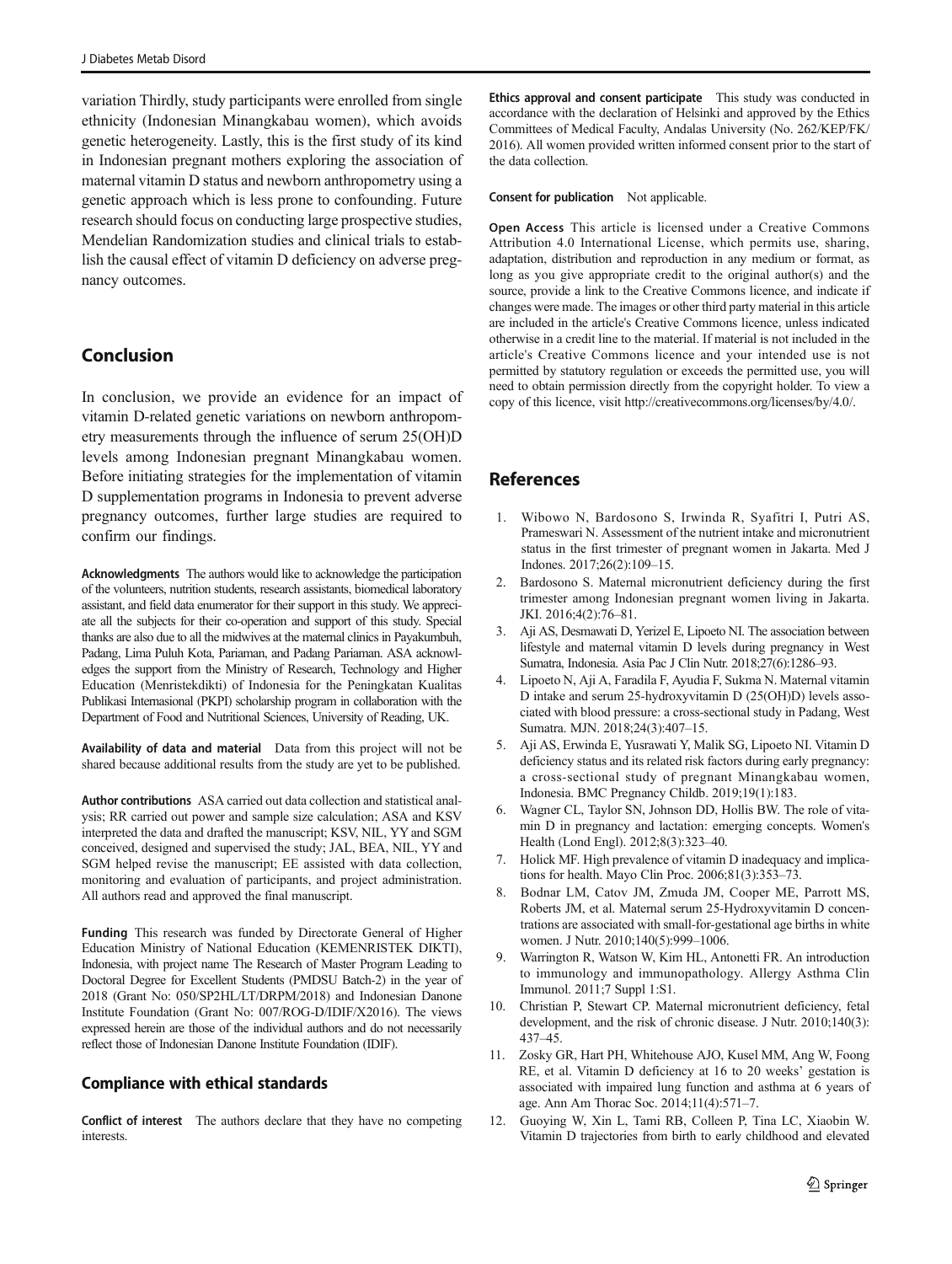<span id="page-11-0"></span>systolic blood pressure during childhood and adolescence. Hypertension. 2019;74(2):421–30.

- 13. Shea M, Benjamin E, Dupuis J, Massaro J, Jacques P, D'Agostino R, et al. Genetic and non-genetic correlates of vitamins K and D. Eur J Clin Nutr. 2009;63(4):458–64.
- 14. Wang TJ. Common genetic determinants of vitamin D insufficiency: a genome-wide association study. Lancet. 2010;376(9736):180–8.
- 15. Sulem P, Gudbjartsson DF, Stacey SN, Helgason A, Rafnar T, Magnusson KP, et al. Genetic determinants of hair, eye and skin pigmentation in Europeans. Nat Genet. 2007;39(12):1443–52.
- 16. Han J, Kraft P, Nan H, Guo Q, Chen C, Qureshi A, et al. A genomewide association study identifies novel alleles associated with hair color and skin pigmentation. PLoS Genet. 2008;4(5):e1000074.
- 17. Nan H, Kraft P, Qureshi AA, Guo Q, Chen C, Hankinson SE, et al. Genome-wide association study of tanning phenotype in a population of European ancestry. J Invest Dermatol. 2009;129(9):2250–7.
- 18. Sakaki T, Kagawa N, Yamamoto K, Inouye K. Metabolism of vitamin D3 by cytochromes P450. Front Biosci. 2005;10:119–34.
- 19. Ahn J, Yu K, Stolzenberg-Solomon R, Simon KC, McCullough ML, Gallicchio L, et al. Genome-wide association study of circulating vitamin D levels. Hum Mol Genet. 2010;19(13):2739–45.
- 20. WHO. Appropriate body-mass index for Asian populations and its implications for policy and intervention strategies. Lancet. 2004;363(9403):157–63.
- 21. Holick MF, Vitamin D. Deficiency. N Engl J Med. 2007;357(3):266–81.
- Berry DJ, Vimaleswaran KS, Whittaker JC, Hingorani AD, Hyppönen E. Evaluation of genetic markers as instruments for Mendelian randomization studies on vitamin D. PLoS One. 2012;7(5):e37465.
- 23. World Health Organization, World Health Organization Nutrition for Health and Development. WHO Child Growth Standards: Head Circumference-for-age, Arm Circumference-for-age, Triceps Skinfold-for-age and Subscapular Skinfold-for-age : Methods and Development. World Health Organization; 2007. 238 p.
- 24. Khalessi N, Kalani M, Araghi M, Farahani Z. The relationship between maternal Vitamin D deficiency and low birth weight neonates. J Family Reprod Health. 2015;9(3):113–7.
- 25. Lemeshow S, Hosmer DW, Klar J, Lwanga SK. Adequacy of sample size in health studies. World Health Organization 1990;1–4.
- 26. Wei SQ. Vitamin D and pregnancy outcomes. Curr Opin Obstet Gynecol. 2014;26(6):438–47.
- 27. Toko EN, Sumba OP, Daud II, Ogolla S, Majiwa M, Krisher JT, et al. Maternal Vitamin D status and adverse birth outcomes in children from rural Western Kenya. Nutrients. 2016;7:8(12).
- 28. Hanieh S, Ha TT, Simpson JA, Thuy TT, Khuong NC, Thoang DD, et al. Maternal Vitamin D status and infant outcomes in rural Vietnam: a prospective cohort study. PLoS One. 2014;9(6):e99005.
- 29. Swamy GK, Garrett ME, Miranda ML, Ashley-Koch AE. Maternal Vitamin D receptor genetic variation contributes to infant Birthweight among black mothers. Am J Med Genet A. 2011;155(6):1264–71.
- 30. Chen Y-H, Fu L, Hao J-H, Yu Z, Zhu P, Wang H, et al. Maternal Vitamin D deficiency during pregnancy elevates the risks of small for gestational age and low birth weight infants in Chinese population. J Clin Endocrinol Metab. 2015;100(5):1912–9.
- 31. Morley R, Carlin JB, Pasco JA, Wark JD, Ponsonby A-L. Maternal 25 hydroxyvitamin D concentration and offspring birth size: effect modification by infant VDR genotype. Eur J Clin Nutr. 2009;63(6):802–4.
- 32. Francis EC, Hinkle SN, Song Y, Rawal S, Donnelly SR, Zhu Y, et al. Longitudinal maternal Vitamin D status during pregnancy is associated with neonatal anthropometric measures. Nutrients. 2018;2:10(11).
- 33. Bhupornvivat N, Phupong V. Serum 25-hydroxyvitamin D in pregnant women during preterm labor. Asia Pac J Clin Nutr. 2017;26(2): 287–90.
- 34. Harvey NC, Holroyd C, Ntani G, Javaid K, Cooper P, Moon R, et al. Vitamin D supplementation in pregnancy: a systematic review. Health Technol Assess. 2014;18(45):1–190.
- 35. Thiele DK, Erickson E, Snowden J. Pregnancy outcomes and vitamin D status in the Pacific Northwest. FASEB J. 2016;30(1 supplement):1150.24.
- 36. Schneuer FJ, Roberts CL, Guilbert C, Simpson JM, Algert CS, Khambalia AZ, et al. Effects of maternal serum 25 hydroxyvitamin D concentrations in the first trimester on subsequent pregnancy outcomes in an Australian population. Am J Clin Nutr. 2014;99(2):287–95.
- 37. Chen Y, Zhu B, Wu X, Li S, Tao F. Association between maternal vitamin D deficiency and small for gestational age: evidence from a meta-analysis of prospective cohort studies. BMJ Open. 2017;7(8): e016404.
- 38. Shao B, Jiang S, Muyiduli X, Wang S, Mo M, Li M, et al. Vitamin D pathway gene polymorphisms influenced vitamin D level among pregnant women. Clin Nutr. 2017;37(6):2230–7.
- 39. Tyrrell J, Richmond RC, Palmer TM, Feenstra B, Rangarajan J, Metrustry S, et al. Genetic evidence for causal relationships between maternal obesity-related traits and birth weight. JAMA. 2016;315(11):1129–40.
- 40. Rosenfeld T, Salem H, Altarescu G, Grisaru-Granovsky S, Tevet A, Birk R. Maternal-fetal vitamin D receptor polymorphisms significantly associated with preterm birth. Arch Gynecol Obstet. 2017;296(2):215–22.
- 41. Baczyńska-Strzecha M, Kalinka J. Influence of Apa1 (rs7975232), Taq1 (rs731236) and Bsm1 (rs154410) polymorphisms of vitamin D receptor on preterm birth risk in the polish population. Ginekol Pol. 2016;87(11):763–8.
- 42. Workalemahu T, Badon SE, Dishi-Galitzky M, Qiu C, Williams MA, Sorensen T, et al. Placental genetic variations in vitamin D metabolism and birthweight. Placenta. 2017;50:78–83.
- 43. Manzon L, Altarescu G, Tevet A, Schimmel MS, Elstein D, Samueloff A, et al. Vitamin D receptor polymorphism FokI is associated with spontaneous idiopathic preterm birth in an Israeli population. Eur J Obstet Gynecol Reprod Biol. 2014;177:84–8.
- 44. Patel HV, Patel NH, Sodagar NR. Vitamin d receptor (VDR) gene polymorphism and maternal vitamin d deficiency in indian women with preterm birth (PTB). Asian J Pharm Clin Res. 2017;10(9): 219–23.
- 45. Murthi P, Yong HEJ, Ngyuen TPH, Ellery S, Singh H, Rahman R, et al. Role of the placental Vitamin D receptor in modulating Fetoplacental growth in fetal growth restriction and preeclampsiaaffected pregnancies. Front Physiol. 2016;7(43):1–7.

Publisher's note Springer Nature remains neutral with regard to jurisdictional claims in published maps and institutional affiliations.